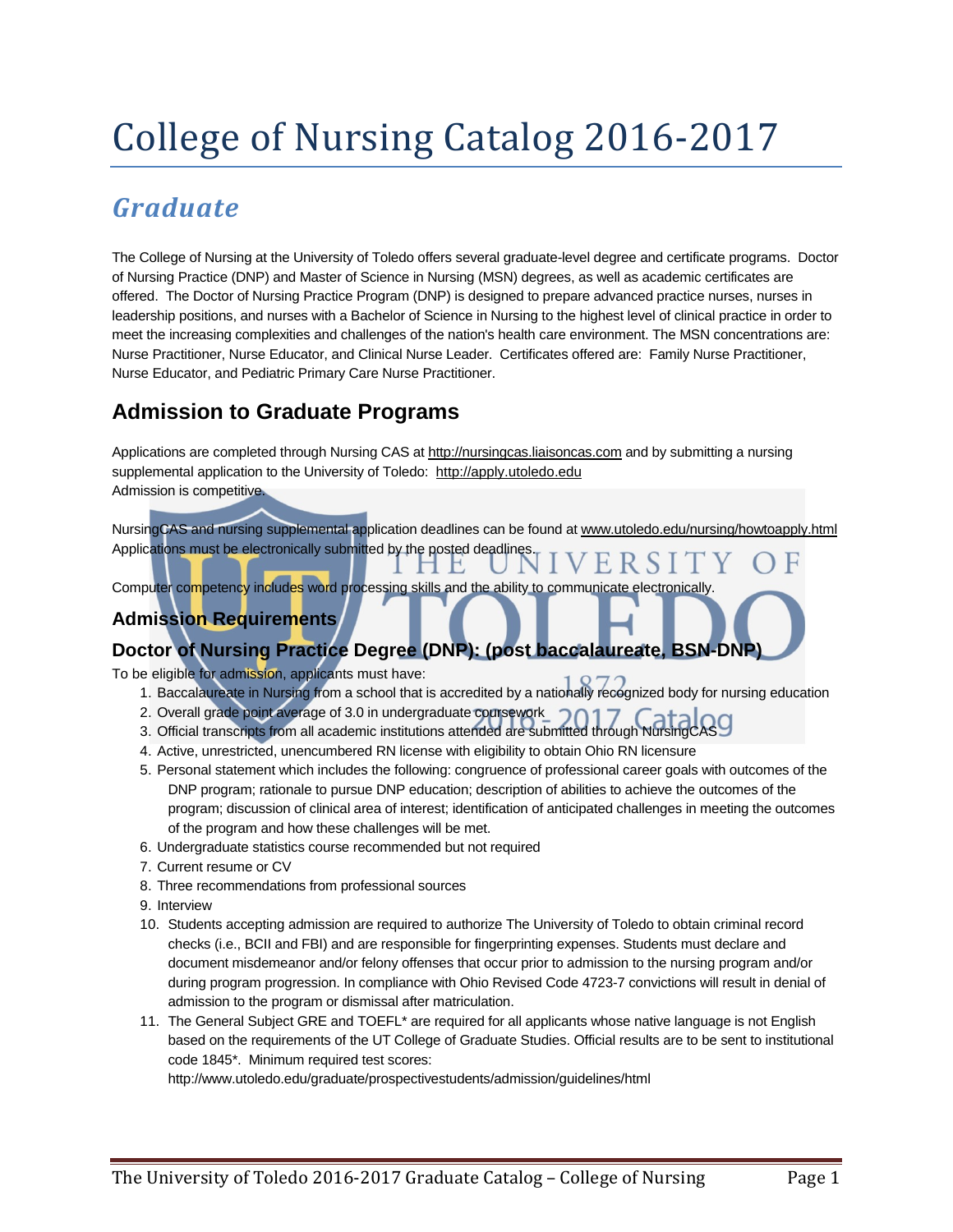## **Doctor of Nursing Practice Degree (DNP): (post masters)**

To be eligible for admission, applicants must have:

- 1. MSN/MS (Nursing) in nursing from a school that is accredited by a nationally recognized body for nursing education.
- 2. Overall grade point average of 3.0 in graduate coursework.
- 3. Official transcripts from all academic institutions attended are submitted through NursingCAS
- 4. Active, unrestricted, unencumbered RN license from the state where student plans to conduct clinical experiences.
- 5. Leadership applicants must hold an active, unrestricted, unencumbered RN license where the student plans to conduct clinical experiences.
- 6. Direct Care applicants should hold appropriate APRN credentials for the state where student plans to conduct clinical experiences (e.g. COA or national certification).
- 7. Personal statement which should include the following: congruence of professional career goals with outcomes of the DNP program; rationale to pursue DNP education; description of abilities to achieve the outcomes of the program; discussion of clinical area of interest; identification of anticipated challenges in meeting the outcomes of the program; and how these challenges will be met.
- 8. Current resume or CV.
- **VIVERSIT** 9. Documentation of graduate level supervised clinical hours
- 10. Three recommendations from professional sources
- 11. Interview.
- 12. Students are required to authorize The University of Toledo to obtain criminal record checks (i.e. BCII & FBI) and are responsible for fingerprinting expenses. Students must declare and document misdemeanor and/or felony offenses that occur prior to admission to the nursing program and/or during program progression. In compliance with Ohio Revised Code 4723-7, convictions will result in denial of admission to the program or dismissal after matriculation.

Pre-requisite: Must have completed graduate multivariate statistics course with a B or better within 5 years of enrollment in NURS7040/Applied Nursing Research and NURS7060 Population Health.

### **Admission Requirements**

#### **Master of Science in Nursing Degree Family Nurse Practitioner, Pediatric Primary Care Nurse Practitioner, Psychiatric Mental Health Nurse Practitioner, Adult Gerontology Primary Care Nurse Practitioner :**

To be eligible for admission, applicants must have:

- 1. Baccalaureate from an accredited college/university. Degree in nursing from a school that is accredited by a nationally recognized body for nursing education.
- 2. Overall grade point average of 3.0 in undergraduate coursework.
- 3. Official transcripts from all academic institutions attended, one of which must state the baccalaureate earned.
- 4. Active, unrestricted, unencumbered, Ohio RN License.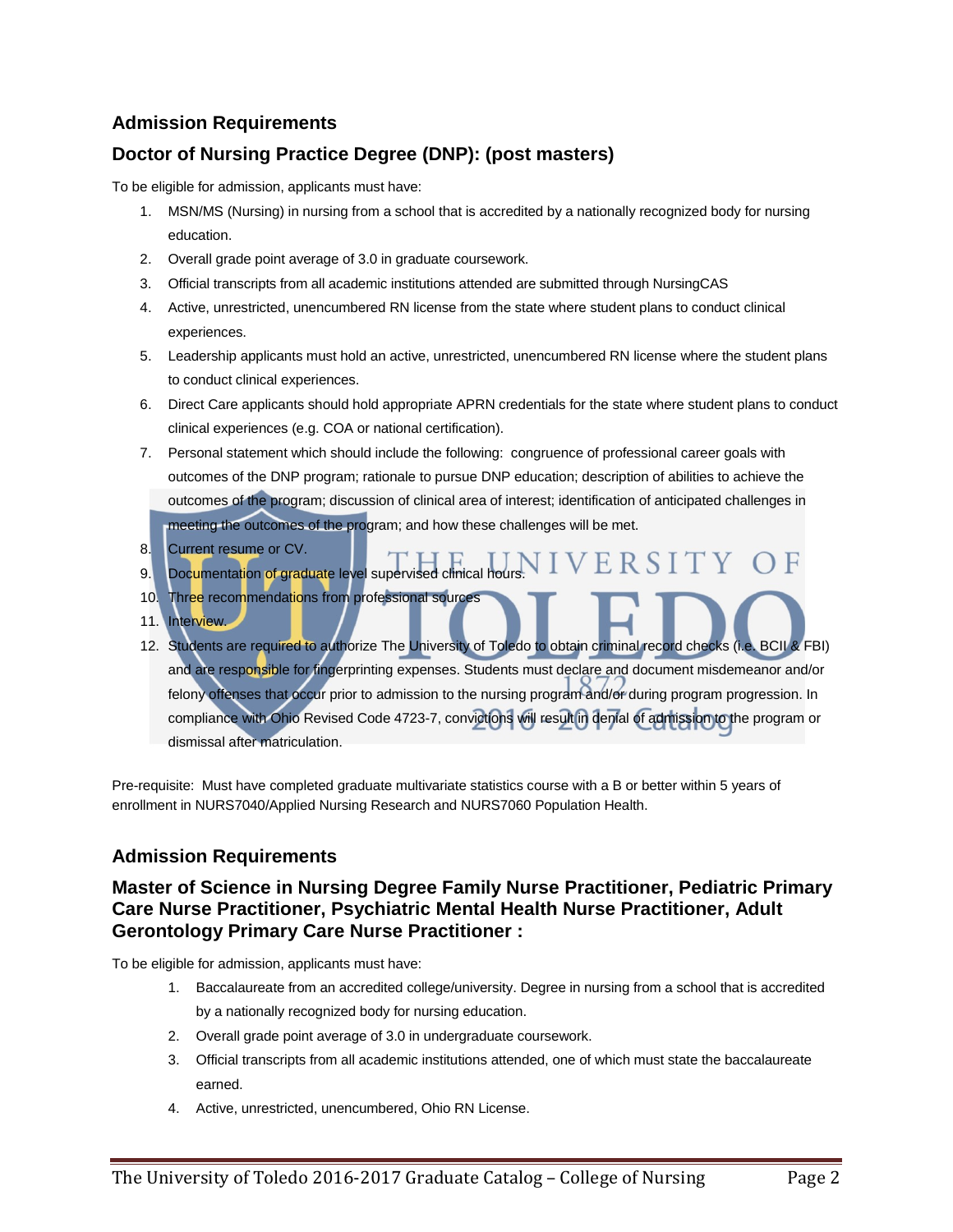- 5. Completion of an undergraduate statistics course recommended.
- 6. Computer competency that includes word processing skills and ability to communicate electronically.
- 7. Personal statement describing career goals, future plans for employment, and expectations for graduate study.
- 8. Current resume or CV.
- 9. Three recommendations completed by professional sources (Master's in Nursing preferred).
- 10. Please eliminate this space In between 9 and 10The Graduate Record Examination (General Subject GRE) and TOEFL\* are required for international applicants. \*Minimum required test scores:http://www.utoledo.edu/graduate/prospectivestudents/admission/guidelines/html
- 11. An interview, if requested.
- 12. Students are required to authorize The University of Toledo to obtain criminal record checks (i.e. BCII & FBI) and are responsible for fingerprinting expenses. Students must declare and document misdemeanor and/or felony offenses that occur prior to admission to the nursing program and/or during program progression. In compliance with Ohio Revised Code 4723-7, convictions will result in denial of admission to the program or dismissal after matriculation.

## **Master of Science in Nursing Degree Nurse Educator:** To be eligible for admission, applicants must have:  $\Box$   $\Box$

- Baccalaureate from an accredited college/university. Degree in nursing from a school that is accredited by a nationally recognized body for nursing education.
- 2. Overall grade point average of 3.0 in undergraduate coursework.
- 3. Official transcripts from all academic institutions attended, one of which must state the baccalaureate earned.
- 4. Active, unrestricted, unencumbered RN license for the state in which the applicant practices.
- 5. Completion of an undergraduate statistics course recommended.
- 6. Computer competency that includes word processing skills and ability to communicate electronically.
- 7. Personal statement describing career goals, future plans for employment, and expectations for graduate study
- 8. Current resume or CV, listing current state and/or territory RN license number.
- 9. Three recommendations completed by professional sources (Master's in Nursing preferred).
- 10. The Graduate Record Examination (General Subject GRE) and TOEFL\* are required for international applicants. \*Minimum required test scores:

http://www.utoledo.edu/graduate/prospectivestudents/admission/guidelines/html

- 11. An interview, if requested.
- 12. Students are required to authorize The University of Toledo to obtain criminal record checks (i.e. BCII & FBI) and are responsible for fingerprinting expenses. Students must declare and document misdemeanor and/or felony offenses that occur prior to admission to the nursing program and/or during program progression. In compliance with Ohio Revised Code 4723-7, convictions will result in denial of admission to the program or dismissal after matriculation.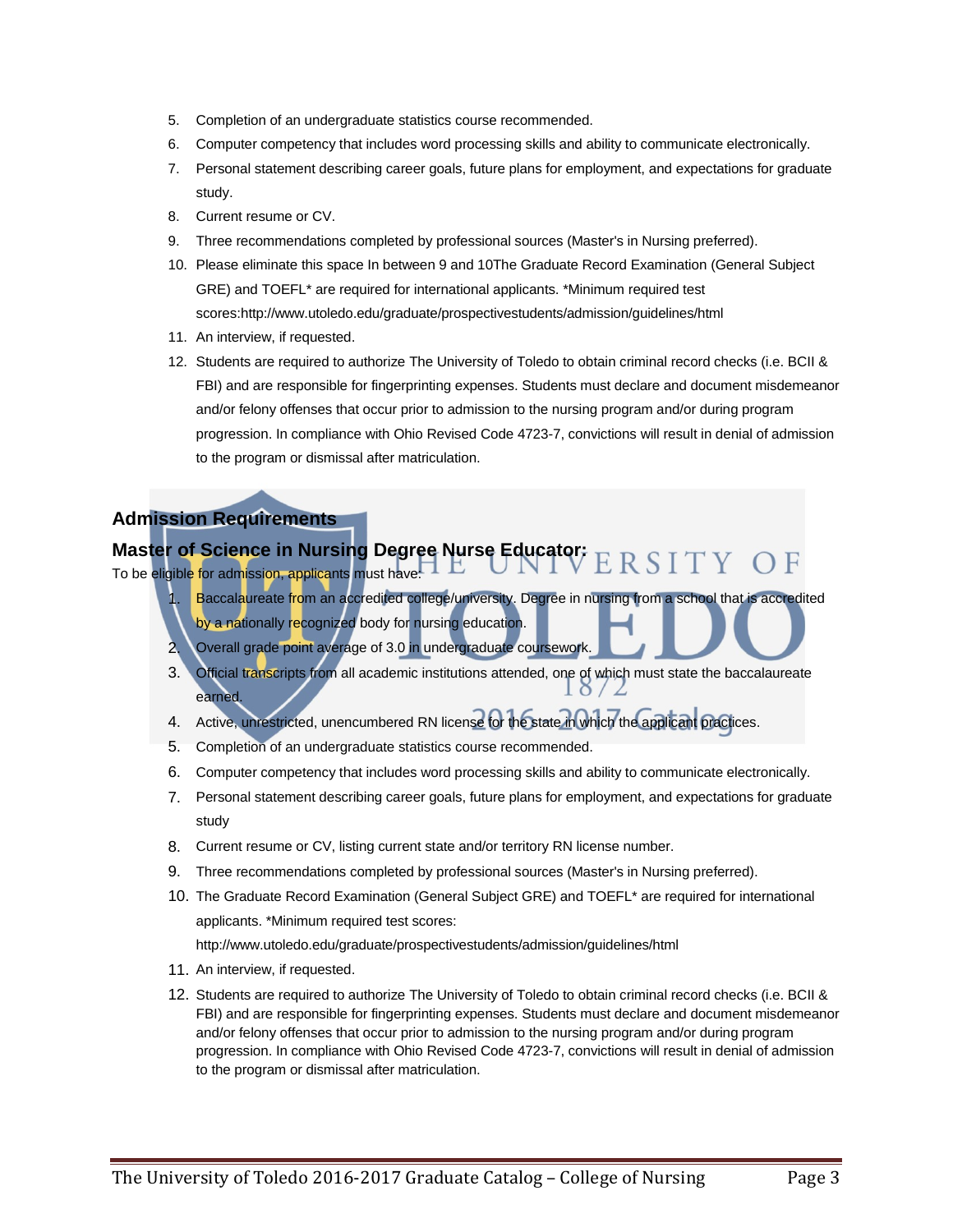#### **Master of Science in Nursing Degree Graduate Entry Clinical Nurse Leader (CNL):**

To be eligible for admission, applicants must have:

- 1. Baccalaureate from an accredited college/university.
- 2. Overall grade point average of 3.0 in undergraduate coursework.
- 3. Official transcripts from all academic institutions attended, one of which must state the baccalaureate earned.
- 4. Completion of six semester credits of Human Anatomy and Physiology with a grade of "B" or higher.
- 5. Completion of three semester credits of psychology.
- 6. Completion of three semester credits of social science.
- 7. Computer competency that includes word processing skills and ability to communicate electronically.
- 8. Personal statement describing career goals, future plans for employment, and expectations for graduate study.
- 9. Current resume or CV.
- 10. Three recommendations completed by professional sources.
- 11. Competitive Graduate Record Examination (General Subject GRE) within the past five years.

12. In addition, TOEFL<sup>\*</sup> is required for international applicants. Must be taken within the past 2 years.

- \*Minimum required test scores for international applicants
- http://www.utoledo.edu/graduate/prospectivestudents/admission/guidelines.htm 13. An interview, if requested.
- 14. Students are required to authorize The University of Toledo to obtain criminal record checks (i.e. BCII & FBI) and are responsible for fingerprinting expenses. Students must declare and document misdemeanor and/or felony offenses that occur prior to admission to the nursing program and/or during program progression. In compliance with Ohio Revised Code 4723-7, convictions will result in denial of admission to the program or dismissal after matriculation  $2016 - 2017$  Catalog

### **Admission Requirements**

### **Certificates Family Nurse Practitioner, Pediatric Primary Care Nurse Practitioner**

To be eligible for admission, applicants must have:

- 1. Master's degree in nursing from a school that is accredited by a nationally recognized body for nursing education.
- 2. Overall grade point average of 3.0 in graduate coursework.
- 3. Official transcripts from all academic institutions attended, one of which must state the Master's degree earned.
- 4. Active, unrestricted, unencumbered, Ohio RN License.
- 5. Computer competency that includes word processing skills and ability to communicate electronically.
- 6. Personal statement describing career goals, future plans for employment and expectations for graduate study.
- 7. Current resume or CV.
- 8. Three recommendations from professional sources (Master in Nursing preferred).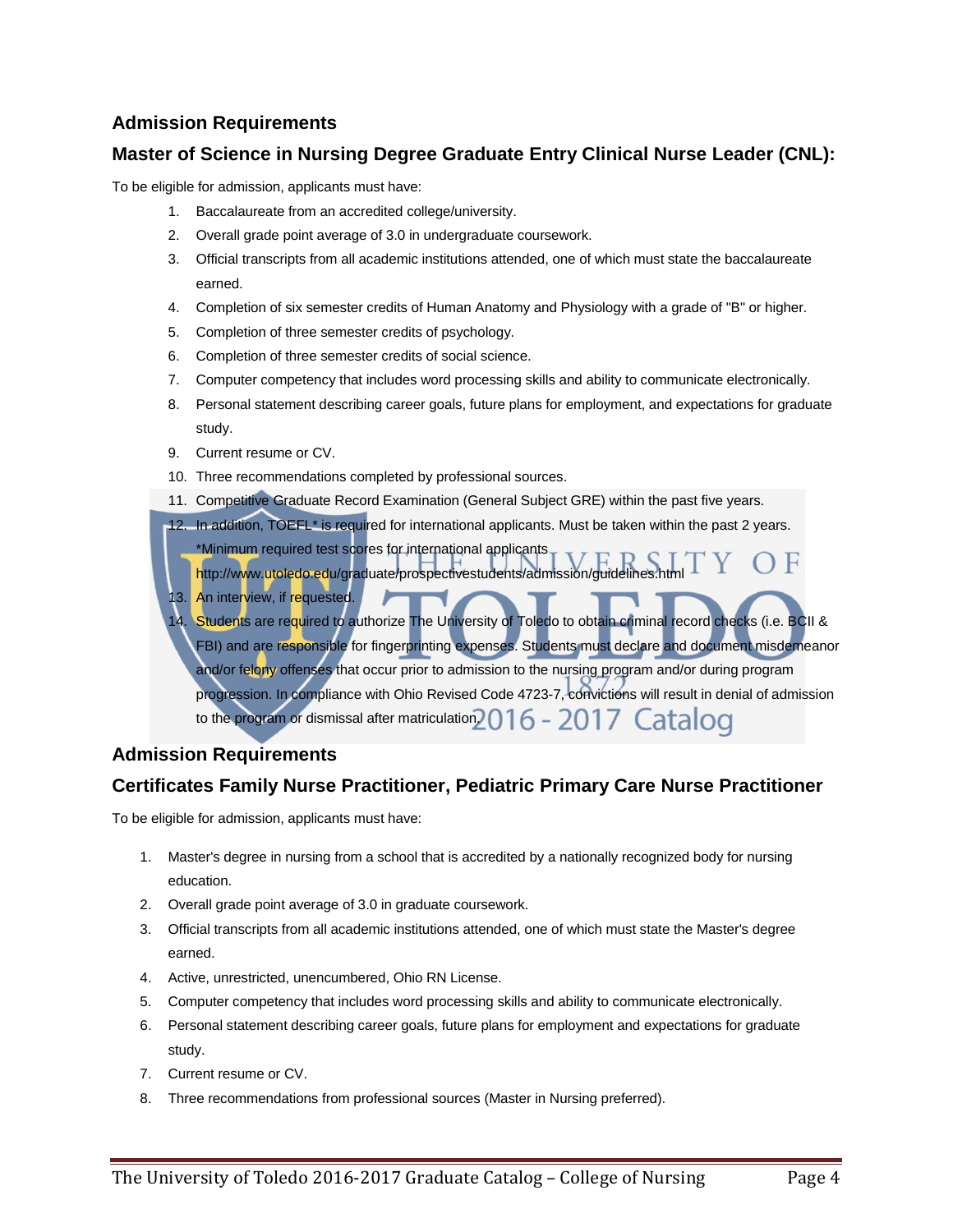- 9. The Graduate Record Exam (General Subject GRE) and TOEFL<sup>\*</sup> are required for international applicants.
	- a. \*Minimum required test scores: <http://www.utoledo.edu/graduate/prospectivestudents/admission/guidelines.html>
- 10. Interview, if requested.
- 11. Students are required to authorize The University of Toledo to obtain criminal record checks ( i.e. BCII & FBI) and are responsible for fingerprinting expenses. Students must declare and document misdemeanor and/or felony offenses that occur prior to admission to the nursing program and/or during program progression. In compliance with Ohio Revised Code 4723-7, convictions will result in denial of admission to the program or dismissal after matriculation.

#### **Nurse Educator Certificate**

To be eligible for admission, applicants must have:

- 1. Baccalaureate from an accredited college/university. Degree in nursing from a school that is accredited by a nationally recognized body for nursing education.
- 2. Overall grade point average of 3.0 in undergraduate coursework.
- 3. Official transcripts from all academic institutions attended, one of which must state the baccalaureate earned.
- 4. Active, unrestricted, ,unencumbered RN License in the state in which the applicant practices
- 5. Computer competency that includes word processing skills and ability to communicate electronically.
- 6. Personal statement describing career goals, future plans for employment and expectations for graduate study.
- 7. Current resume or CV.
- 8. Three recommendations from professional sources (Master in Nursing preferred).
- 9. The Graduate Record Exam (General Subject GRE) and TOEFL<sup>\*</sup> are required for international applicants.  $\delta$  / \*Minimum required test scores:

<http://www.utoledo.edu/graduate/prospectivestudents/admission/guidelines.html>talog

- 10. Interview, if requested.
- 11. Students are required to authorize The University of Toledo to obtain criminal record checks (i.e. BCII & FBI) and are responsible for fingerprinting expenses. Students must declare and document misdemeanor and/or felony offenses that occur prior to admission to the nursing program and/or during program progression. In compliance with Ohio Revised Code 4723-7, convictions will result in denial of admission to the program or dismissal after matriculation.

## **Administration of Programs**

All graduate programs in the College of Nursing are administered jointly by the college and the College of Graduate Studies of The University of Toledo. Students may contact specific departments, the college's graduate advisor, or the College of Graduate Studies for further information on programs or admission requirements.

# **Advising**

Students must meet with their advisor for the purpose of developing a plan of study. It is the student's responsibility to meet all requirements for the degree as specified by the graduate program, the department, the College of Graduate Studies and the University of Toledo. Students are encouraged to complete the plan of study during the first semester of matriculation.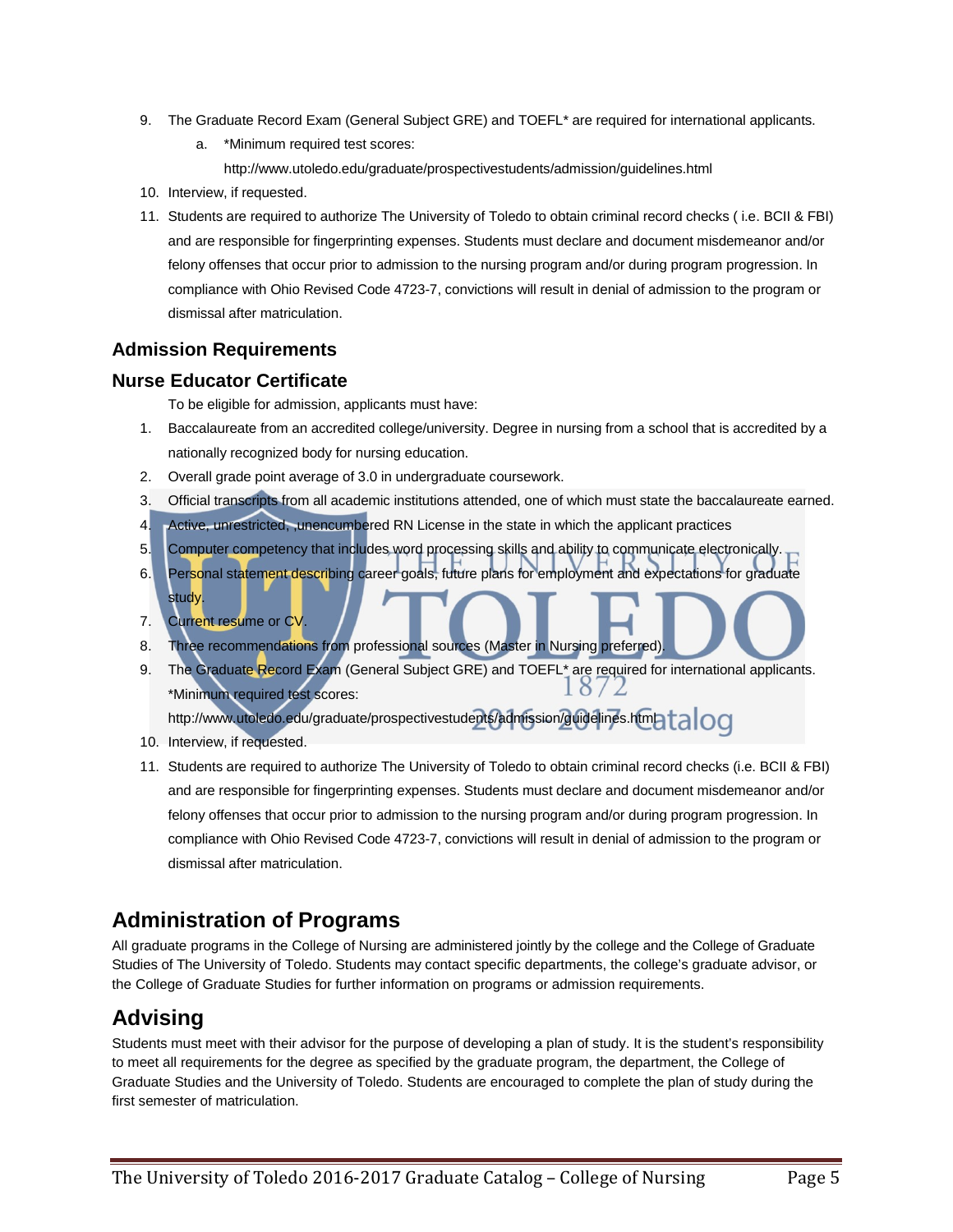Please note that students matriculate into a specific program track in the MSN and DNP programs, and are allowed to take the courses within their program of study. If they want to take other courses outside of their approved program track they need permission of course faculty, program directors and advisor. **Permission is not guaranteed.** In addition, students must apply to a Graduate Nurse program unless otherwise specified, and be accepted into a specific program in order to take CON Nursing graduate courses. They are not available to non-degree seeking guest students.

### **Graduate Degrees Offered**

#### **Doctor of Nursing Practice (post baccalaureate, BSN-DNP)**

| Family Nurse Practitioner (FNP)                   | 89 semester credits |
|---------------------------------------------------|---------------------|
| Pediatric Primary Care Nurse Practitioner (PPCNP) | 85 semester credits |
| Psychiatric Mental Health Nurse Practitioner      | 90 semester credits |
| Adult Gerontology Primary Care Nurse Practitioner | 89 semester credits |
|                                                   |                     |
|                                                   |                     |

#### **Doctor of Nursing Practice (post masters, MSN-DNP)** 36 semester credits



#### **Approval**

#### **Accreditation**

*The Baccalaureate Degree in Nursing; the Master's Degree in Nursing; the Doctor of Nursing Practice Program; and the Post Graduate APRN Certificate Program at The University of Toledo College of Nursing is accredited by the Commission on Collegiate Nursing Education, One Dupont Circle, NW, Suite 530, Washington, DC 20036, 202-887- 6791.*

#### **Approval**

The University of Toledo College of Nursing Clinical Nurse Leader Program has full approval by the Ohio Board of Nursing.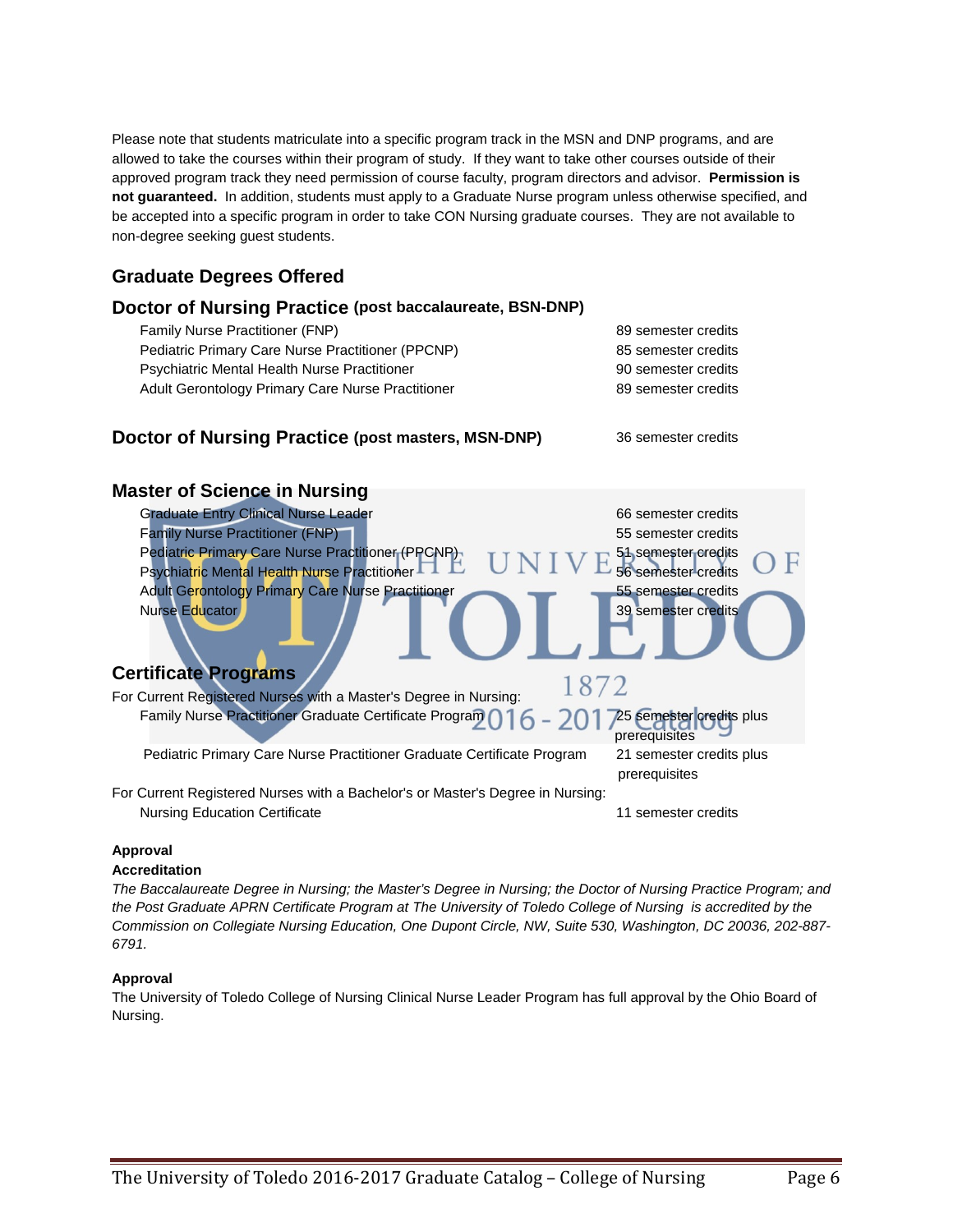#### **Doctor of Nursing Practice: (post baccalaureate, BSN-DNP)**

Family Nurse Practitioner, Pediatric Primary Care Nurse Practitioner, Psychiatric Mental Health Nurse Practitioner, Adult Gerontology Primary Care Nurse Practitioner

The Doctor of Nursing Practice (DNP) program at The University of Toledo (UT) is designed to take BSN prepared nurses to the highest level of clinical practice in order to meet the increasing complexities and challenges of the nation's healthcare environment. As a DNP student at The University of Toledo you will learn how to:

- Translate and implement nursing research into evidence based practice to provide the best possible outcomes for your population of interest
- Work as an advanced practice nurse in a variety of community and hospital-based practice settings
- Develop the leadership and organizational expertise to effectively enact the policies and procedures necessary to meet the dynamic state of healthcare delivery
- Identify approaches for quality management and performance improvement in health care organizations

The DNP curriculum includes theoretical and clinical courses to prepare students to lead and develop innovative health care delivery in a variety of health care settings. In accordance with AACN specifications for 1000 academically supervised post-BSN clinical hours to earn a DNP degree, 1060 - 1150 hours of academically supervised advanced clinical practice are included in the program.

| Curriculum                         |                                                                                                              |                     |
|------------------------------------|--------------------------------------------------------------------------------------------------------------|---------------------|
| Course<br>Semester I - Fall        | <b>Course Name</b>                                                                                           | <b>Credit Hours</b> |
| <b>NURS7000</b>                    | Information and Technology in Nursing & Health Care Systems 3R SITY OF                                       |                     |
| <b>NURS7050</b>                    |                                                                                                              |                     |
| <b>NURS7400</b><br><b>INDI8000</b> | <b>Theoretical Foundations of Advanced Nursing Practice</b><br><b>Introduction to Biostatistical Methods</b> | 3                   |
| Semester II - Spring               |                                                                                                              |                     |
| <b>NURS7410</b>                    | <b>Ethical Foundations of Advanced Nursing Practice</b>                                                      |                     |
| <b>NURS7060</b>                    | <b>Population Health</b>                                                                                     | $\frac{3}{3}$<br>18 |
| <b>NURS7500</b><br><b>NURS7070</b> | Family & Cultural Diversity Theories<br>Marketing & Entrepreneurial Activity in Complex Health Care          | Catalog<br>$\beta$  |
|                                    |                                                                                                              |                     |
| Semester III - Fall                |                                                                                                              |                     |
| <b>NURS7011</b>                    | Theoretical Basis for Evidence Based Practice                                                                | 3                   |
| <b>NURS7020</b>                    | Organization & Systems Leadership (40 clinical hours)                                                        | 3                   |
| <b>NURS7680</b>                    | Advanced Physiology & Pathophysiology                                                                        | 3                   |
| Semester IV - Spring               |                                                                                                              |                     |
| <b>NURS7040</b>                    | <b>Applied Nursing Research</b>                                                                              | 3                   |
|                                    |                                                                                                              |                     |
| <b>NURS7740</b>                    | Advanced Health Assessment                                                                                   | 5                   |
| <b>NURS7690</b>                    | Advanced Pharmacotherapeutics                                                                                | 3                   |
|                                    |                                                                                                              |                     |
| Semester V - Summer                |                                                                                                              |                     |
| <b>NURS7210</b>                    | FNP Clinical I (180 clinical hours)                                                                          | $\overline{7}$      |
| <b>OR</b>                          |                                                                                                              |                     |
| <b>NURS7810</b>                    | PNP Clinical I (180 clinical hours)                                                                          | 6                   |
| <b>OR</b><br><b>NURS7610</b>       |                                                                                                              | 7                   |
|                                    | PMHNP Clinical 1 (180 clinical hours)                                                                        |                     |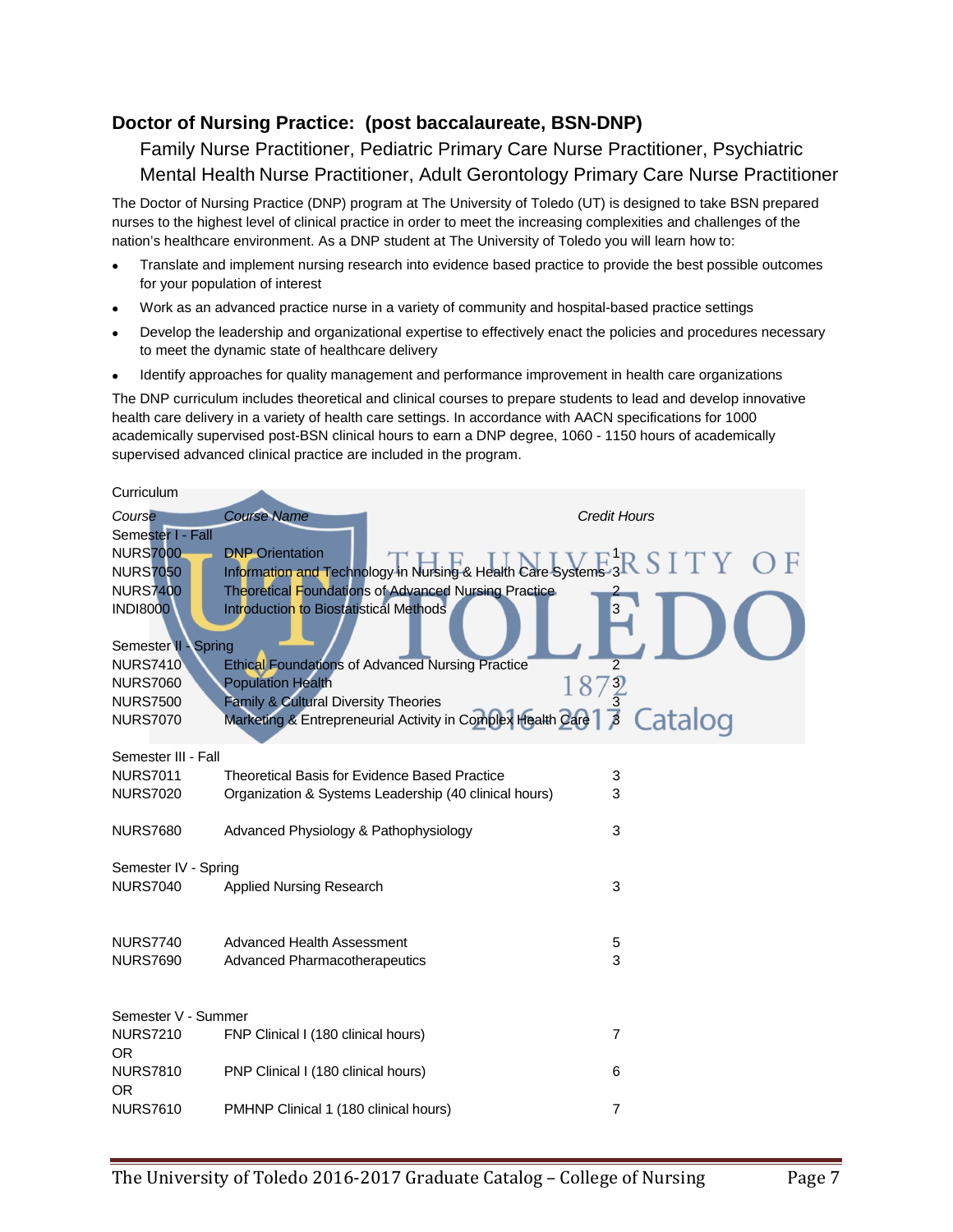| <b>OR</b>                     |                                                                       |                |
|-------------------------------|-----------------------------------------------------------------------|----------------|
| <b>NURS7310</b>               | AGNP Clinical 1 (180 clinical hours)                                  | 7              |
| <b>NURS7530</b>               | Public Policy & Health Care                                           | 3              |
| Semester VI - Fall            |                                                                       |                |
| <b>NURS7220</b><br>0R         | FNP Clinical II (180 clinical hours)                                  | $\overline{7}$ |
| <b>NURS7820</b><br><b>OR</b>  | PNP Clinical II (180 clinical hours)                                  | 6              |
| <b>NURS 7620</b><br><b>OR</b> | PMHNP Clinical II (180 clinical hours)                                | $\overline{7}$ |
| <b>NURS 7320</b>              | AGNP Clinical II (180 clinical hours)                                 | $\overline{7}$ |
| <b>NURS7090</b>               | <b>Project Seminar</b>                                                | 3              |
|                               |                                                                       |                |
| Semester VII Spring           |                                                                       |                |
| <b>NURS7230</b>               | FNP Clinical III (270 clinical hours)                                 | 8              |
| 0R                            |                                                                       |                |
| <b>NURS7830</b>               | PNP Clinical III (180 clinical hours)                                 | 6              |
| <b>OR</b>                     |                                                                       |                |
| <b>NURS7630</b>               | PMHNP Clinical III (270 clinical hours)                               | 9              |
| <b>OR</b>                     |                                                                       |                |
| <b>NURS7330</b>               | <b>AGNP Clinical III (270 clinical hours</b>                          | 8              |
| <b>NURS7910</b>               | <b>Advanced Research</b>                                              | 3              |
| <b>Semester VIII Fall</b>     |                                                                       |                |
| <b>NURS7970</b>               | Final Practicum (Direct Care 120 clinical hours)                      | 2              |
| <b>NURS7100</b>               | Doctoral Project                                                      |                |
| <b>NURS7920</b>               | Outcome Methods for Advanced Practice Nursing                         |                |
| <b>NURS7080</b>               | Evidence Based Nursing Practice in Direct Care<br>(80 clinical hours) |                |
|                               | 1872                                                                  |                |
| Semester IX Spring            |                                                                       |                |
| <b>NURS7970</b>               | Final Practicum (Direct Care - 240 clinical hours)                    | 7 Catalog      |
| <b>NURS7030</b>               | Quality Mgmt & Performance Improvement in Health Care                 |                |
|                               | Organizations (40 clinical hours)                                     |                |
| <b>NURS7100</b>               | <b>Doctoral Project</b>                                               | $\overline{2}$ |
|                               |                                                                       |                |
|                               |                                                                       |                |
| <b>Total FNP</b>              |                                                                       | 89             |
| <b>Total PPCNP</b>            |                                                                       | 85             |
| <b>Total PMHNP</b>            |                                                                       | 90             |
| <b>Total AGNP</b>             |                                                                       | 89             |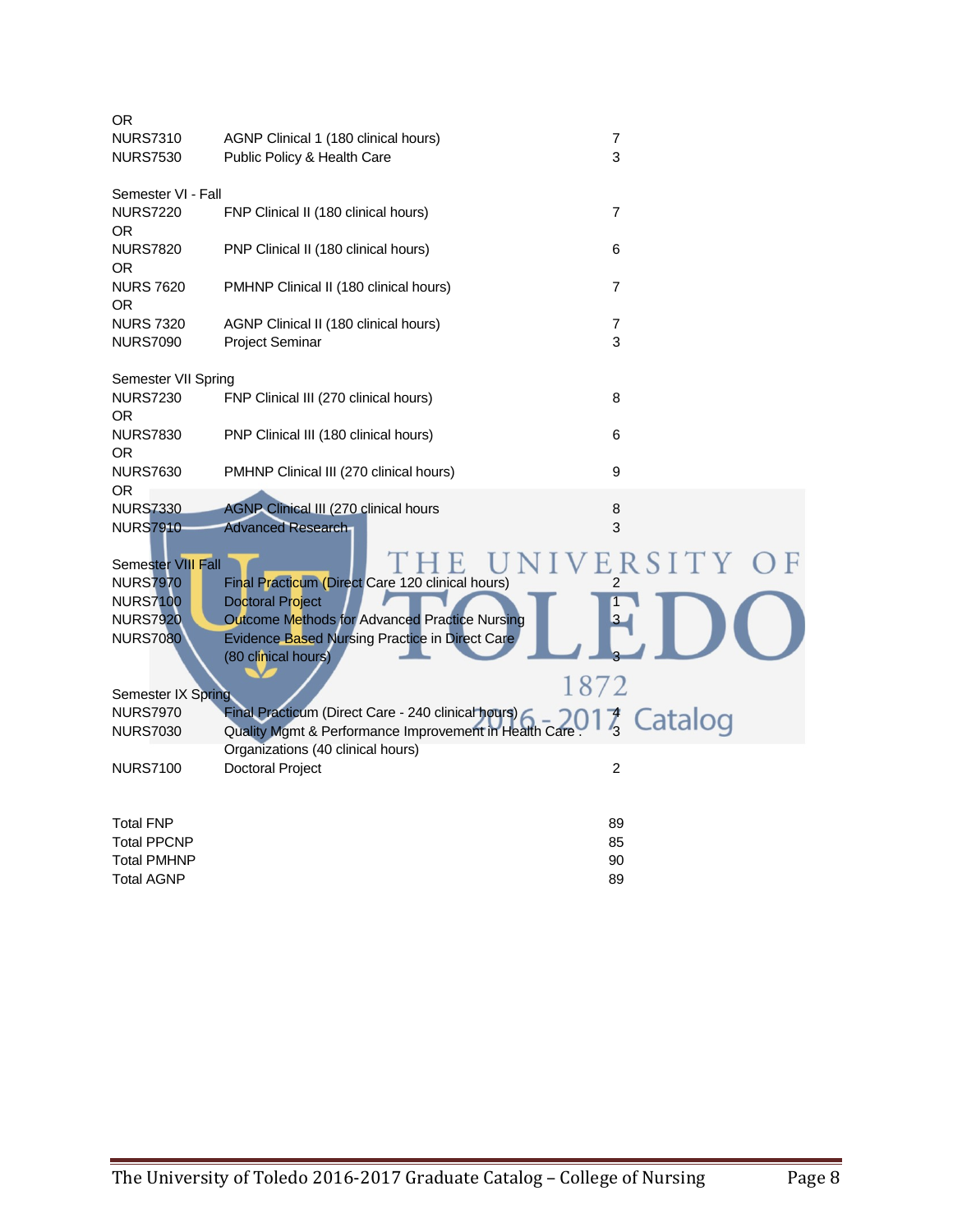#### **Doctor of Nursing Practice: (post-master, MSN - DNP)**

The Doctor of Nursing Practice (DNP) program at The University of Toledo (UT) is designed to take current nationally certified advanced practice nurses and nurse leaders to the highest level of clinical practice in order to meet the increasing complexities and challenges of the nation's healthcare environment. The online DNP curriculum includes theoretical and clinical courses to prepare students to lead and develop innovative health care delivery in a variety of health care settings. In accordance with AACN specifications for 1000 academically supervised post-BSN clinical hours to earn a DNP degree, 520 hours of academically supervised advanced clinical practice are included in the program. Students are expected to have earned and documented 480 supervised clinical hours in their master's program.

| Curriculum                   |                                                                                            |                                  |
|------------------------------|--------------------------------------------------------------------------------------------|----------------------------------|
| Course<br>Semester I - Fall  | Course Name                                                                                | <b>Credit Hours</b>              |
| <b>NURS7010</b>              | Scientific Basis of Nsg. Practice                                                          | 3                                |
| <b>NURS7050</b>              | Information and Technology in Nursing & Health Care Systems 3                              |                                  |
| Semester II - Spring         |                                                                                            |                                  |
| <b>NURS7040</b>              | <b>Applied Nursing Research</b>                                                            | 3                                |
| <b>NURS7060</b>              | Population Health                                                                          | 3                                |
| Semester III - Fall          |                                                                                            |                                  |
| <b>NURS7020</b>              | Org & Systems Leadership (40 clinical hours)                                               | 3                                |
| <b>NURS7090</b>              | <b>Project Seminar</b><br>THE UNIVERSITY                                                   |                                  |
| Semester IV - Spring         |                                                                                            |                                  |
| <b>NURS7030</b>              | Quality Mgmt & Performance Improvement in Health<br>Care Organizations (40 clinical hours) | $\overline{\mathbf{3}}$          |
| <b>NURS7070</b>              | Marketing & Entrepreneurial Activity in Complex Health Care                                | 3                                |
| Semester V - Fall            |                                                                                            | 18/                              |
| <b>NURS7080</b>              | Evidence Based Nursing Practice in Direct Care<br>(80 clinical hours)                      | $2016 - 201\overline{7}$ Catalog |
| <b>OR</b>                    |                                                                                            |                                  |
| <b>NURS7180</b>              | Evidence Based Leadership in Complex Health Systems<br>(80 clinical hours)                 | 3                                |
| <b>NURS7100</b>              | <b>Doctoral Project</b>                                                                    | 3                                |
| Semester VI - Spring         |                                                                                            |                                  |
| <b>NURS7970</b><br><b>OR</b> | Capstone Practicum (Direct Care - 360 Clinical Hours)                                      | 6                                |
| <b>NURS7980</b>              | Capstone Practicum (Leadership - 360 Clinical Hours)                                       | 6                                |
| Total                        |                                                                                            | 36                               |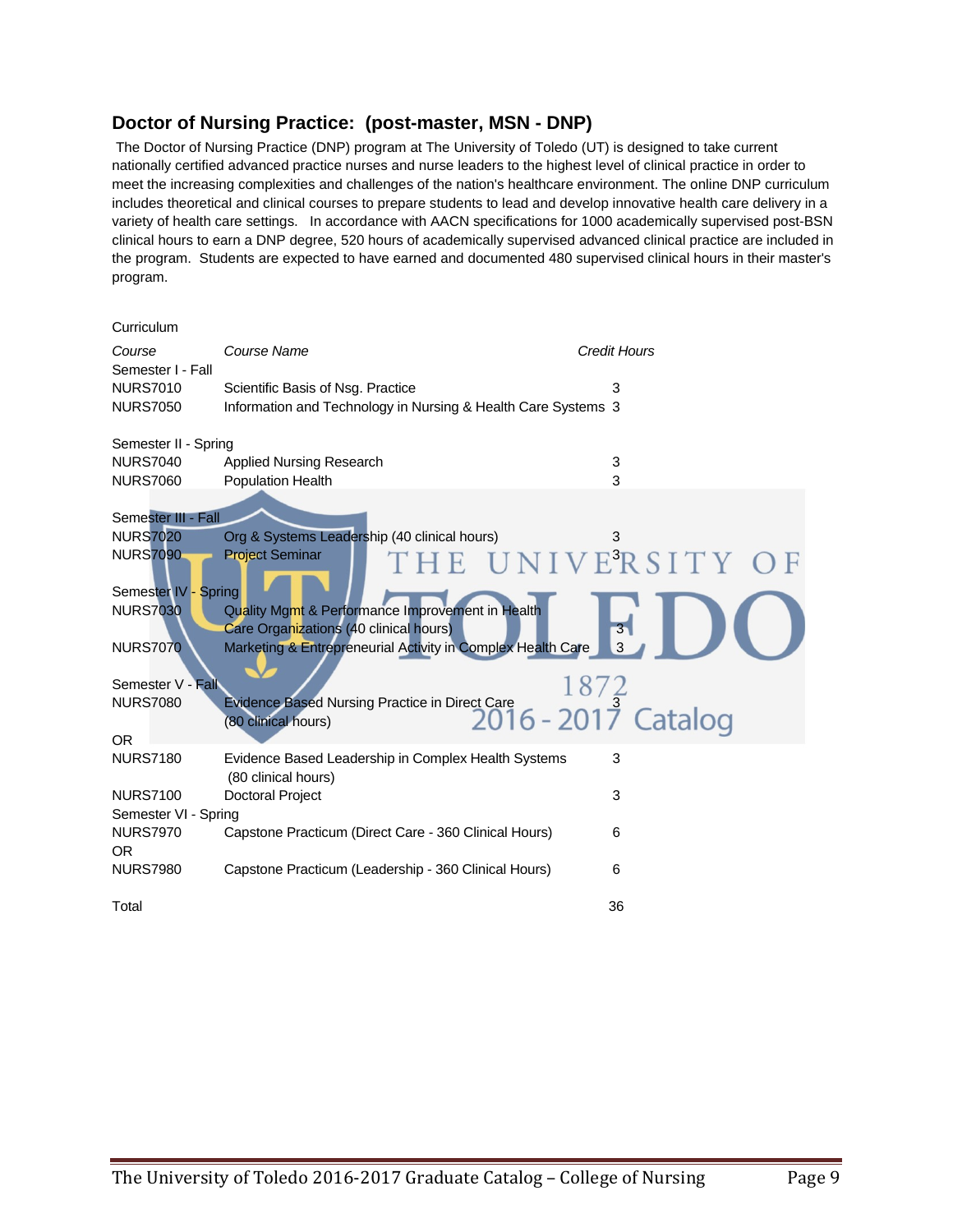#### **Master of Science in Nursing: Graduate Entry Clinical Nurse Leader**

**Curriculum** 

The Graduate Entry Clinical Nurse Leader (CNL) major is a two-year, full-time course of study. The program is designed for the person who holds a bachelor's degree, who is not yet a registered nurse (RN), but who desires to become a RN. The curriculum includes theory classes prepared by the graduate faculty of the University of Toledo College of Nursing, as well as clinical experiences with patients in state-of-the-art heath care facilities. The master's preparation positions graduates for immediate entry into exciting positions in hospitals or clinics, and also provides an opportunity to continue graduate study. Graduates may elect to pursue a certificate to enter advanced practice roles as a nurse practitioner or clinical nurse specialist, or they may decide to pursue a Doctor of Nursing Practice (DNP) degree or the Doctor of Philosophy (Ph.D.) degree.

| Course<br>Semester I - Fall                    | Course Name<br>(60 Total Clinical Hours/60 Total Lab Hours)               | <b>Credit Hours</b>        |
|------------------------------------------------|---------------------------------------------------------------------------|----------------------------|
| <b>NURS5040</b>                                | Health Assessment and the Nursing Process for Promoting<br>Health         | 6                          |
|                                                | (30 clinical hours/60 lab hours)                                          |                            |
| <b>NURS5050</b>                                | <b>Health Sciences I</b>                                                  | 3                          |
| <b>NURS5060</b>                                | <b>Professional Socialization I</b>                                       | 3                          |
| <b>NURS5070</b>                                | <b>Therapeutic Communication Skills for Nurses</b><br>(30 clinical hours) | 3                          |
|                                                | Semester II - Spring (90 Total Clinical Hours)                            |                            |
| <b>NURS5140</b>                                | Designing Nursing Systems to Promote Self-Care                            | 6                          |
|                                                | (90 clinical hours)                                                       |                            |
| <b>NURS5250</b>                                | <b>Health Sciences II</b>                                                 | VERSITY                    |
| <b>NURS5670</b>                                | Pharmacology                                                              |                            |
| <b>NURS5160</b><br>Semester III - Summer       | <b>Professional Socialization II</b>                                      | (120 Total Clinical Hours) |
| <b>NURS5240</b>                                | Designing Nursing Systems for Compromised Health States                   | 6                          |
|                                                | (120 clinical hours)                                                      |                            |
| <b>INDI6000</b>                                | <b>Introduction to Biostatistical Methods</b>                             | 87                         |
|                                                |                                                                           | 2016 - 2017 Catalog        |
| Semester IV - Fall                             | (90 Total Clinical Hours/30 Total Lab Hours)                              |                            |
| <b>NURS5440</b>                                | Population Focused Nursing Care<br>(90 clinical hours)                    | 6                          |
| <b>NURS6070</b>                                | Advanced Communication Skills and Group Dynamics<br>(30 lab hours)        | 3                          |
| <b>NURS5910</b>                                | <b>Advanced Nursing Research</b>                                          | 3                          |
| Semester V - Spring (300 Total Clinical Hours) |                                                                           |                            |
| <b>NURS5540</b>                                | Advanced Practicum in Nursing Systems Design                              | 12                         |
|                                                | (300 clinical hours)                                                      |                            |
| <b>NURSXXX</b>                                 | Capstone: Thesis, Comprehensive Exam or Field Experience                  | 3                          |
| Total                                          |                                                                           | 66                         |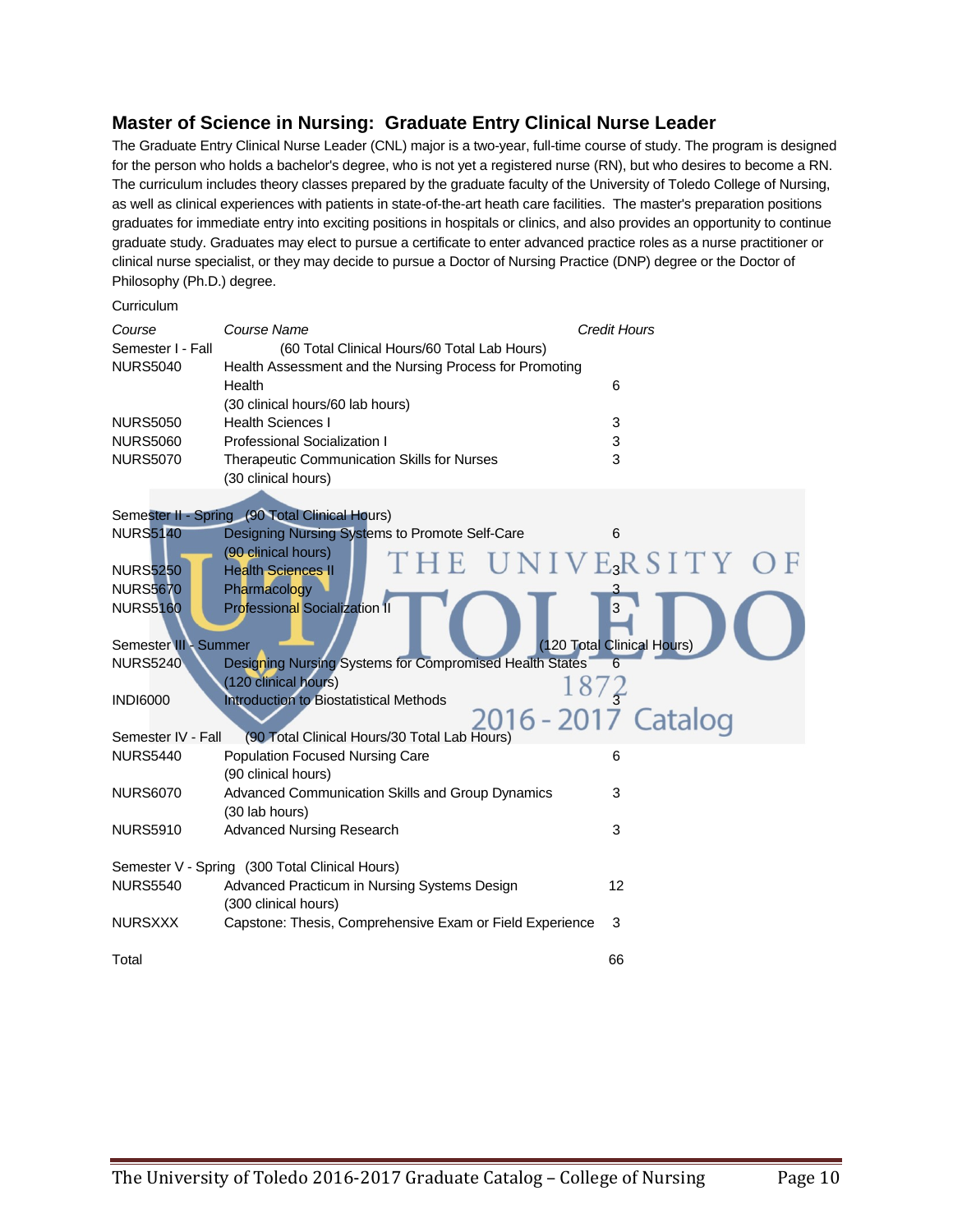#### **Master of Science in Nursing: Family Nurse Practitioner**

The Family Nurse Practitioner (FNP) major is a two-year, full-time course of study with part-time options. The curriculum is designed to prepare professional nurses for the FNP role in primary nursing care. The curriculum features theoretically based and clinically focused courses and includes 630 contact hours for clinical practice and 120 contact hours for selected laboratory experiences.

| Curriculum            | Sample Full-time Plan of Study                           |                     |
|-----------------------|----------------------------------------------------------|---------------------|
| Course                | Course Name                                              | <b>Credit Hours</b> |
| Semester I - Fall     |                                                          |                     |
| <b>NURS5400</b>       | Theoretical & Ethical Foundations of Nursing             | 3                   |
| <b>NURS5680</b>       | Advanced Physiology & Pathophysiology                    | 3                   |
| <b>NURS5740</b>       | Advanced Health Assessment (60 lab hours)                | 4                   |
| <b>INDI6000</b>       | Introduction to Biostatistical Methods                   | 3                   |
| Semester II - Spring  |                                                          |                     |
| <b>NURS5530</b>       | Public Policy & Health Care                              | 3                   |
| <b>NURS5690</b>       | <b>Advanced Pharmacotherapeutics</b>                     | 3                   |
| <b>NURS5910</b>       | <b>Advanced Nursing Research</b>                         | 3                   |
| <b>NURS5190</b>       | Advanced Interpersonal Interventions (60 lab hours)      | 3                   |
|                       |                                                          |                     |
| Semester III - Summer |                                                          |                     |
| <b>NURS6210</b>       | FNP I: Adolescents and Adults (180 clinical hours)       |                     |
| Semester IV - Fall    |                                                          | E UNIVERSITY        |
| <b>NURS5500</b>       | <b>Family and Cultural Diversity Theories</b>            |                     |
| <b>NURS6140</b>       | <b>Advanced Practice Nurse: Roles &amp; Issues</b>       | $\overline{2}$      |
| <b>NURS6220</b>       | FNP II: Women and Children (180 clinical hours)          |                     |
| Semester V - Spring   |                                                          |                     |
| <b>NURS6230</b>       | FNP III: Adults & Older Adults (270 clinical hours)      | $\sqrt{8}$          |
| <b>NURSXXX</b>        | Capstone: Field Experience, Thesis or Comprehensive Exam | Catalog             |
| Total                 |                                                          | 55                  |

#### **Master of Science in Nursing: Pediatric Primary Care Nurse Practitioner**

The Pediatric Primary Care Nurse Practitioner major is a two-year, full-time course of study with part-time options. The program is designed to prepare advanced practice nurses to care for children in a wide variety of settings. The curriculum features theoretically based and clinically focused courses and includes 540 contact hours for clinical practice and 120 contact hours for selected laboratory experiences. Students who desire full-time study should matriculate in fall of even numbered years.

| Curriculum        | Sample Full-time Plan of Study               |              |
|-------------------|----------------------------------------------|--------------|
| Course            | Course Name                                  | Credit Hours |
| Semester I - Fall |                                              |              |
| <b>NURS5400</b>   | Theoretical & Ethical Foundations of Nursing | 3            |
| <b>NURS5680</b>   | Advanced Physiology & Pathophysiology        | 3            |
| <b>NURS5740</b>   | Advanced Health Assessment (60 lab hours)    | 4            |
| <b>INDI6000</b>   | Introduction to Biostatistical Methods       | 3            |
|                   |                                              |              |

Semester II - Spring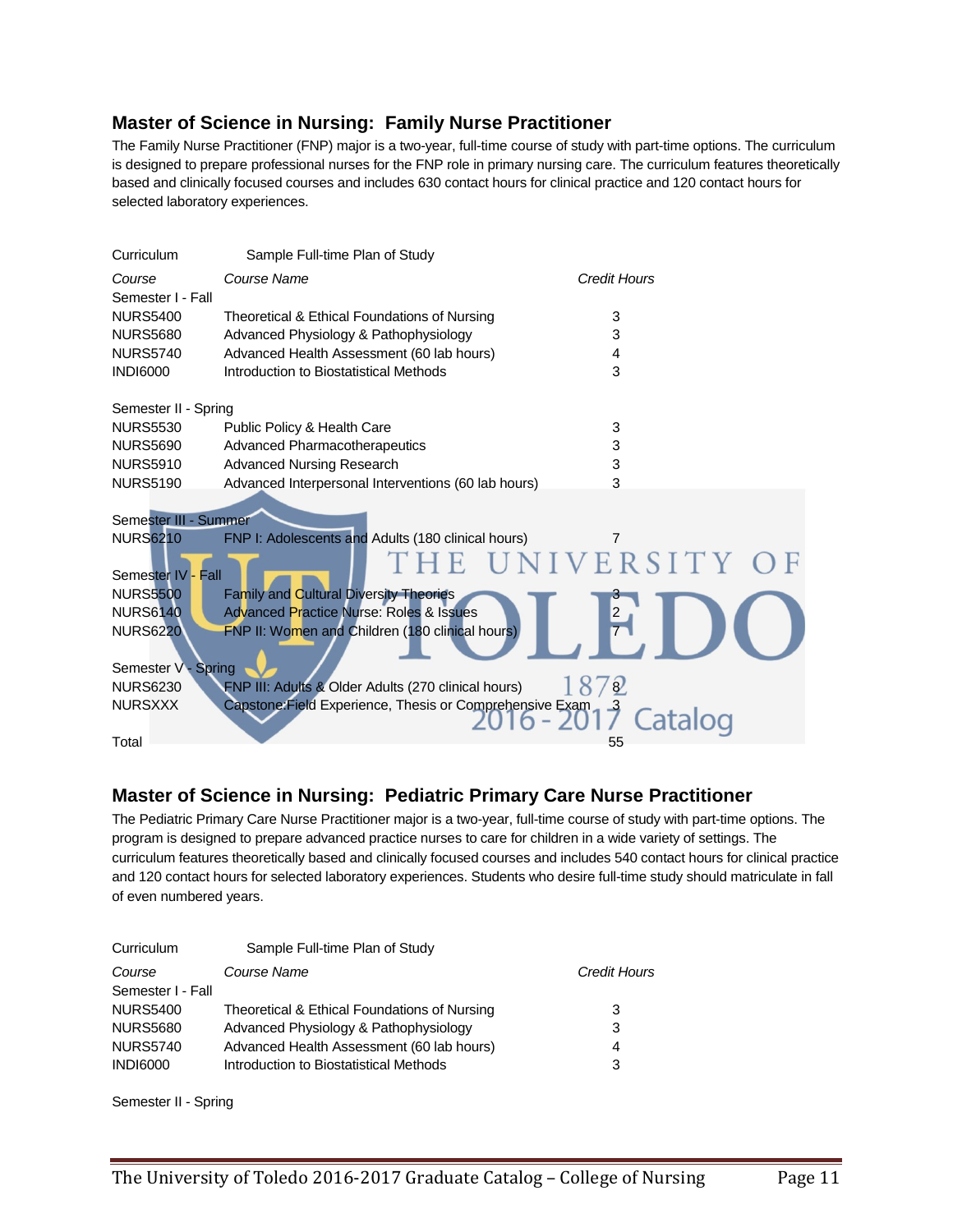| <b>NURS5690</b>      | Advanced Pharmacotherapeutics                             | 3  |
|----------------------|-----------------------------------------------------------|----|
| <b>NURS5810</b>      | PNP I: Care of Children and Concepts of Wellness          |    |
|                      | (180 clinical hours; offered odd years only)              | 6  |
| <b>NURS5910</b>      | <b>Advanced Nursing Research</b>                          | 3  |
| Semester III - Fall  |                                                           |    |
| <b>NURS5190</b>      | Advanced Interpersonal Interventions (60 lab hours)       | 3  |
| <b>NURS5500</b>      | <b>Family and Cultural Diversity Theories</b>             | 3  |
| <b>NURS5820</b>      | PNP II: Common Acute and Stable Chronic Illnesses         |    |
|                      | (180 clinical hours; offered odd years only)              | 6  |
| Semester IV - Spring |                                                           |    |
| <b>NURS5530</b>      | <b>Public Policy and Health Care</b>                      | 3  |
| <b>NURS5830</b>      | <b>PNP III: Complex Chronic IIInesses or Disabilities</b> |    |
|                      | (180 clinical hours; offered even years only)             | 6  |
| <b>NURS6140</b>      | Advanced Practice Nurse: Roles & Issues                   | 2  |
| <b>NURSXXX</b>       | Capstone: Field Experience, Thesis or Comprehensive Exam  | 3  |
| Total                |                                                           | 51 |

#### **Master of Science in Nursing: Adult Gerontology Nurse Practitioner**

The Adult Gerontology Nurse Practitioner (AGNP) major is a two-year, full-time course of study with part-time options. The curriculum is designed to prepare professional nurses for the adult gerontology role in primary nursing care. The curriculum features theoretically based and clinically focused courses and includes 630 contact hours for clinical practice and 120 contact hours for selective laboratory experiences. **IINIVERSITY OF** 

|                                                                                                                       |                                                                                                                                                                                                                                                     | 7 T C O                                    |
|-----------------------------------------------------------------------------------------------------------------------|-----------------------------------------------------------------------------------------------------------------------------------------------------------------------------------------------------------------------------------------------------|--------------------------------------------|
| Curriculum<br>Course<br>Semester I - Fall<br><b>NURS5400</b><br><b>NURS5680</b><br><b>NURS5740</b><br><b>INDI6000</b> | Sample Full-time Plan of Study<br><b>Course Name</b><br>Theoretical & Ethical Foundations of Nursing<br>Advanced Physiology & Pathophysiology<br>1872<br>Advanced Health Assessment (60 lab hours)<br><b>Introduction to Biostatistical Methods</b> | <b>Credit Hours</b><br>2016 - 2017 Catalog |
| Semester II - Spring                                                                                                  |                                                                                                                                                                                                                                                     |                                            |
| <b>NURS5530</b>                                                                                                       | Public Policy & Health Care                                                                                                                                                                                                                         | 3                                          |
| <b>NURS5690</b>                                                                                                       | <b>Advanced Pharmacotherapeutics</b>                                                                                                                                                                                                                | 3                                          |
| <b>NURS5910</b><br><b>NURS5190</b>                                                                                    | <b>Advanced Nursing Research</b><br>Advanced Interpersonal Interventions (60 lab hours)                                                                                                                                                             | 3<br>3                                     |
|                                                                                                                       |                                                                                                                                                                                                                                                     |                                            |
| Semester III - Summer<br><b>NURS6310</b>                                                                              | AGNP I: Adolescents and Young Adults (180 clinical hours)                                                                                                                                                                                           | $\overline{7}$                             |
|                                                                                                                       |                                                                                                                                                                                                                                                     |                                            |
| Semester IV - Fall                                                                                                    |                                                                                                                                                                                                                                                     |                                            |
| <b>NURS5500</b>                                                                                                       | Family and Cultural Diversity Theories                                                                                                                                                                                                              | 3                                          |
| <b>NURS6140</b>                                                                                                       | Advanced Practice Nurse: Roles & Issues                                                                                                                                                                                                             | $\boldsymbol{2}$                           |
| <b>NURS6320</b>                                                                                                       | AGNP II: Adults (180 clinical hours)                                                                                                                                                                                                                | $\overline{7}$                             |
| Semester V - Spring                                                                                                   |                                                                                                                                                                                                                                                     |                                            |
| <b>NURS6330</b>                                                                                                       | AGNP III: Older Adults (270 clinical hours)                                                                                                                                                                                                         | 8                                          |
| <b>NURSXXX</b>                                                                                                        | Capstone: Field Experience, Thesis or Comprehensive Exam                                                                                                                                                                                            | 3                                          |
| Total                                                                                                                 |                                                                                                                                                                                                                                                     | 55                                         |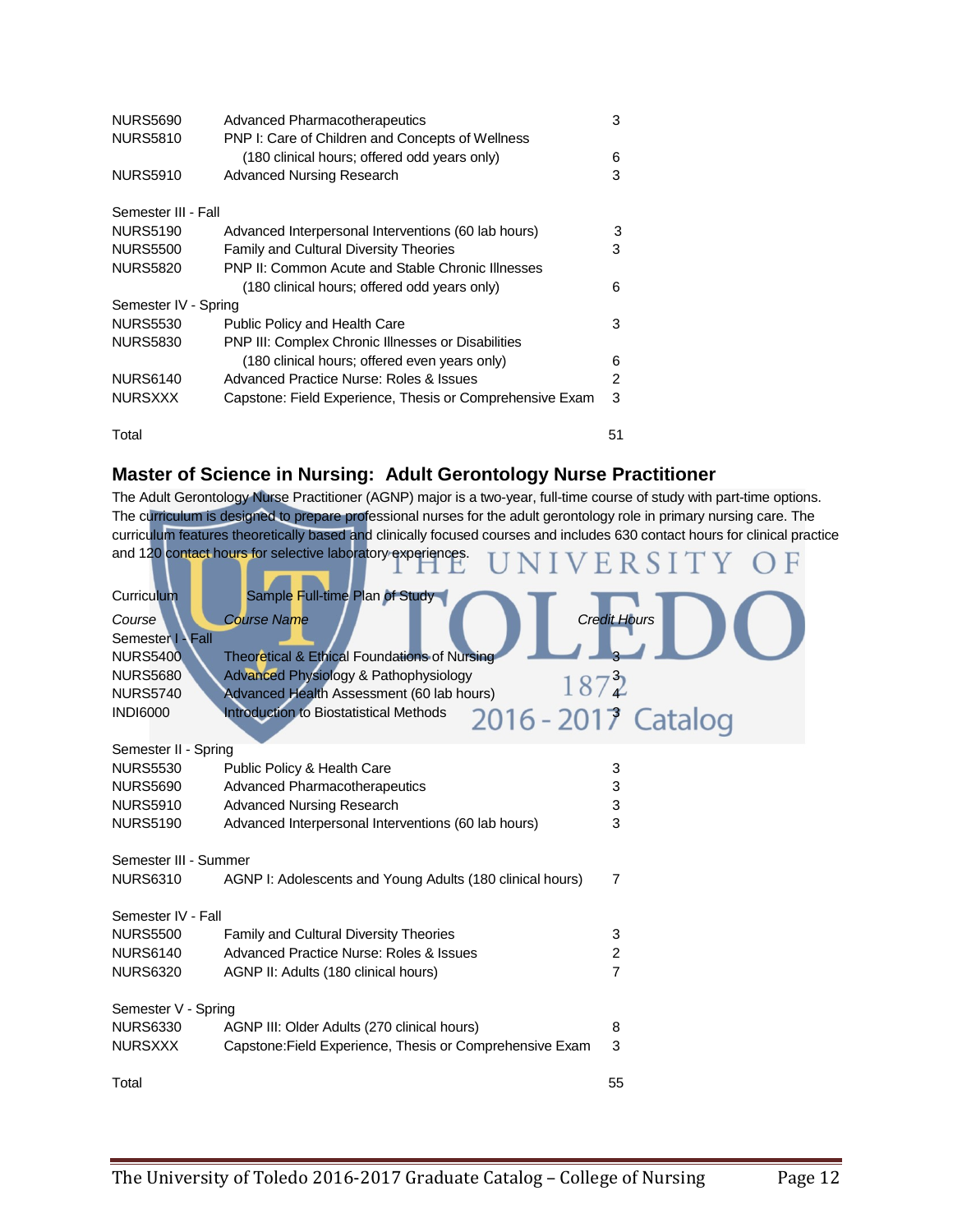#### **Master of Science in Nursing: Psychiatric Mental Health Nurse Practitioner**

The Psychiatric Mental Health Nurse Practitioner major is a two-year, full-time course of study with part-time options. The curriculum is designed to prepare advanced practice nurses to care for families in a wide variety of community and hospital based psychiatric settings. . The curriculum features theoretically based and clinically focused courses and includes 630 contact hours for clinical practice and 120 contact hours for selective laboratory experiences.

| Curriculum            | Sample Full-time Plan of Study                                                                                      |                     |
|-----------------------|---------------------------------------------------------------------------------------------------------------------|---------------------|
| Course                | Course Name                                                                                                         | <b>Credit Hours</b> |
| Semester I - Fall     |                                                                                                                     |                     |
| <b>NURS5400</b>       | Theoretical & Ethical Foundations of Nursing                                                                        | 3                   |
| <b>NURS5680</b>       | Advanced Physiology & Pathophysiology                                                                               | 3                   |
| <b>NURS5740</b>       | Advanced Health Assessment (60 lab hours)                                                                           | 4                   |
| <b>INDI6000</b>       | Introduction to Biostatistical Methods                                                                              | 3                   |
| Semester II - Spring  |                                                                                                                     |                     |
| <b>NURS5530</b>       | Public Policy & Health Care                                                                                         | 3                   |
| <b>NURS5690</b>       | <b>Advanced Pharmacotherapeutics</b>                                                                                | 3                   |
| <b>NURS5910</b>       | <b>Advanced Nursing Research</b>                                                                                    | 3                   |
| <b>NURS5190</b>       | Advanced Interpersonal Interventions (60 lab hours)                                                                 | 3                   |
| Semester III - Summer |                                                                                                                     |                     |
|                       |                                                                                                                     |                     |
| <b>NURS5610</b>       | PMHNP I: Adults (180 clinical hours) E                                                                              | UNIVERSITY          |
| Semester IV - Fall    |                                                                                                                     |                     |
| <b>NURS5500</b>       | <b>Family and Cultural Diversity Theories</b>                                                                       | $\frac{3}{2}$       |
| <b>NURS6140</b>       | <b>Advanced Practice Nurse: Roles &amp; Issues</b>                                                                  |                     |
| <b>NURS5620</b>       | PMHNP II: Child, Adolescent, Family (180 clinical hours)                                                            |                     |
| Semester V - Spring   |                                                                                                                     | 1872                |
| <b>NURS5630</b>       | PMHNP III: Older Adults (270 clinical hours)                                                                        |                     |
| <b>NURSXXX</b>        | PMHNP III: Older Adults (270 clinical hours)<br>Capstone:Field Experience, Thesis or Comprehensive Exam 1 3 Catalog |                     |
| Total                 |                                                                                                                     | 56                  |

#### **Master of Science in Nursing: Nurse Educator**

The Nurse Educator major is targeted for baccalaureate graduates with clinical nursing experience who want to become nursing faculty or staff educators. Graduates are envisioned as teachers of undergraduate nursing students in the classroom and clinical setting. This major focuses on: curriculum development, teaching-learning processes, classroom and clinical teaching strategies, evaluation principles, and includes 135 contact hours for clinical practice and 60 contact hours for selective laboratory experiences. The Nurse Educator major offers full-time and part-time options. Students who are seeking full time study should matriculate in the spring semester and can complete the Nurse Educator Curriculum online with campus experiences at selected times specified in the course schedule.

| Sample Full-time Plan of Study               |                     |
|----------------------------------------------|---------------------|
| Course Name                                  | <b>Credit Hours</b> |
| Semester I - Spring                          |                     |
| Teaching, Learning and Evaluation in Nursing | 4                   |
| Theoretical & Ethical Foundations of Nursing | 3                   |
|                                              |                     |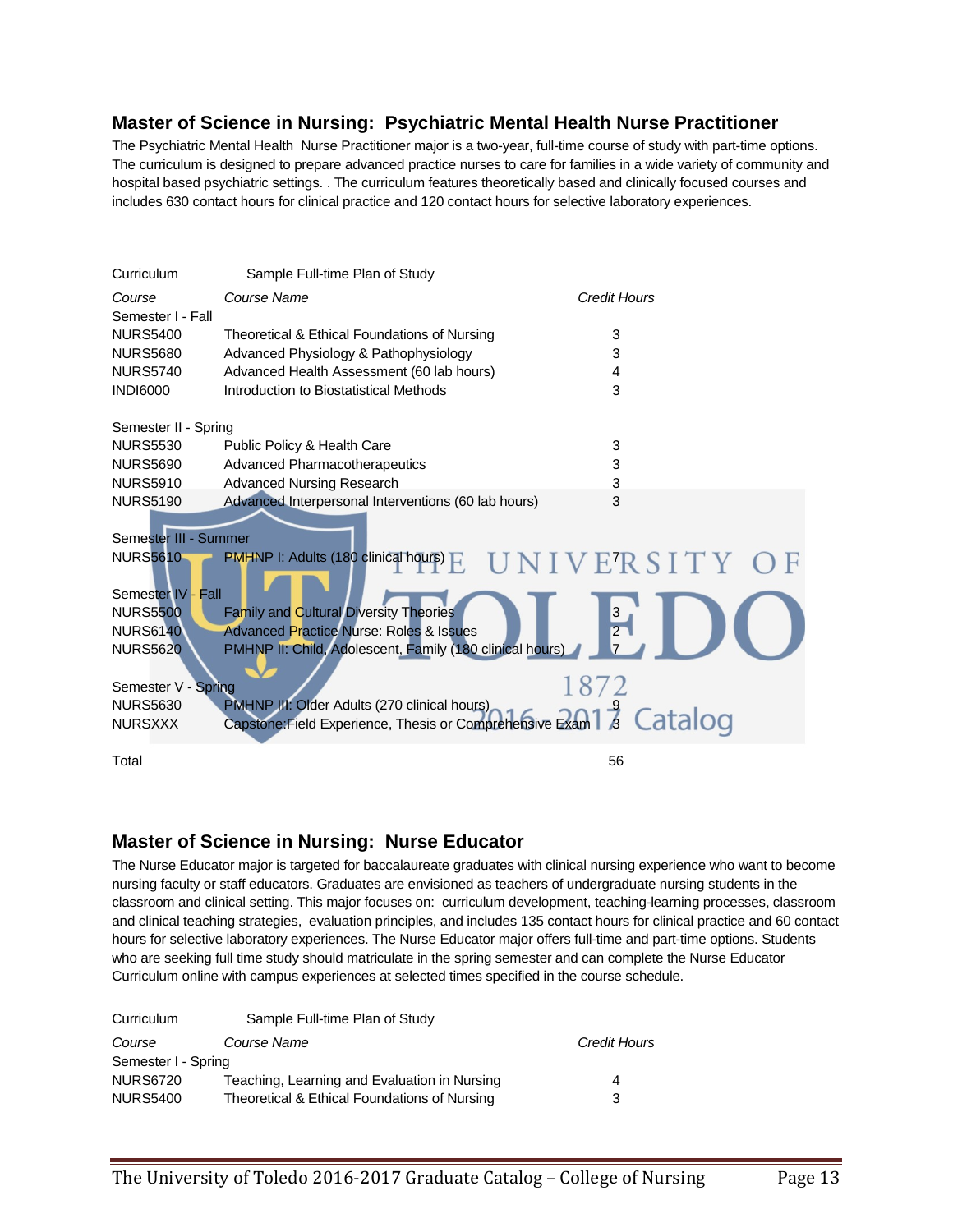| <b>NURS5680</b>      | Advanced Physiology & Pathophysiology                     | 3  |
|----------------------|-----------------------------------------------------------|----|
| <b>INDI6000</b>      | Introduction to Biostatistical Methods                    | 3  |
| <b>NURS5530</b>      | Public Policy & Health Care                               | 3  |
| Semester II - Summer |                                                           |    |
| <b>NURS6710</b>      | Developing Instructional Programs in Nursing              | 3  |
| <b>NURS5910</b>      | Advanced Nursing Research                                 | 3  |
| <b>NURS5330</b>      | <b>Health Assessment</b>                                  | 3  |
| Semester III - Fall  |                                                           |    |
| <b>NURS5510</b>      | Advanced Clinical Seminar in Nursing                      |    |
|                      | (60 lab hours)                                            | 4  |
| <b>NURS5690</b>      | <b>Advanced Pharmacotherapeutics</b>                      | 3  |
| <b>NURS6730</b>      | Practicum and Seminar in Teaching                         |    |
|                      | (135 practicum hours)                                     | 4  |
| <b>NURSXXX</b>       | Capstone: Field experience, thesis or comprehensive exam. | 3  |
| Total                |                                                           | 39 |

#### **Graduate Certificate: Family Nurse Practitioner**

The Family Nurse Practitioner Graduate Certificate program is offered to individuals who have completed a master's degree in nursing and who desire to obtain specialized knowledge to seek certification as an FNP. Graduates of the program will be qualified to take national FNP certification examinations.

The program is offered in a four-semester, part-time option. The curriculum is designed to prepare professional nurses for the FNP role in primary nursing care. The curriculum includes 630 contact hours for clinical practice.

| <b>Prerequisites</b><br><b>Fall Semester</b><br>Course<br><b>NURS5680</b>                              | <b>Course Name</b><br>Advanced Physiology & Pathophysiology* | <b>Credit Hours</b><br>1872 |  |  |  |
|--------------------------------------------------------------------------------------------------------|--------------------------------------------------------------|-----------------------------|--|--|--|
| <b>NURS5740</b>                                                                                        | Advanced Health Assessment (60 lab hours)*                   |                             |  |  |  |
| Curriculum                                                                                             |                                                              | 2016 - 2017 Catalog         |  |  |  |
| <b>Spring Semester</b>                                                                                 |                                                              |                             |  |  |  |
| Course                                                                                                 | Course Name                                                  | <b>Credit Hours</b>         |  |  |  |
| <b>NURS5690</b>                                                                                        | <b>Advanced Pharmacotherapeutics</b>                         | 3                           |  |  |  |
| <b>Summer Semester</b>                                                                                 |                                                              |                             |  |  |  |
| <b>NURS6210</b>                                                                                        | FNP I: Adolescents and Adults (180 clinical hours)           | 7                           |  |  |  |
| <b>Fall Semester</b><br><b>NURS6220</b>                                                                | FNP II: Women and Children (180 clinical hours)              | 7                           |  |  |  |
| <b>Spring Semester</b><br><b>NURS6230</b>                                                              | FNP III: Adults and Older Adults (270 clinical hours)        | 8                           |  |  |  |
| Total                                                                                                  |                                                              | 25                          |  |  |  |
| *If the course was completed greater than 5 years prior to matriculation, the course must be repeated. |                                                              |                             |  |  |  |

## Graduate Certificate: Pediatric Primary Care Nurse Practitioner

The Pediatric Primary Care Nurse Practitioner Graduate Certificate (PPCNP-C) program is offered to individuals who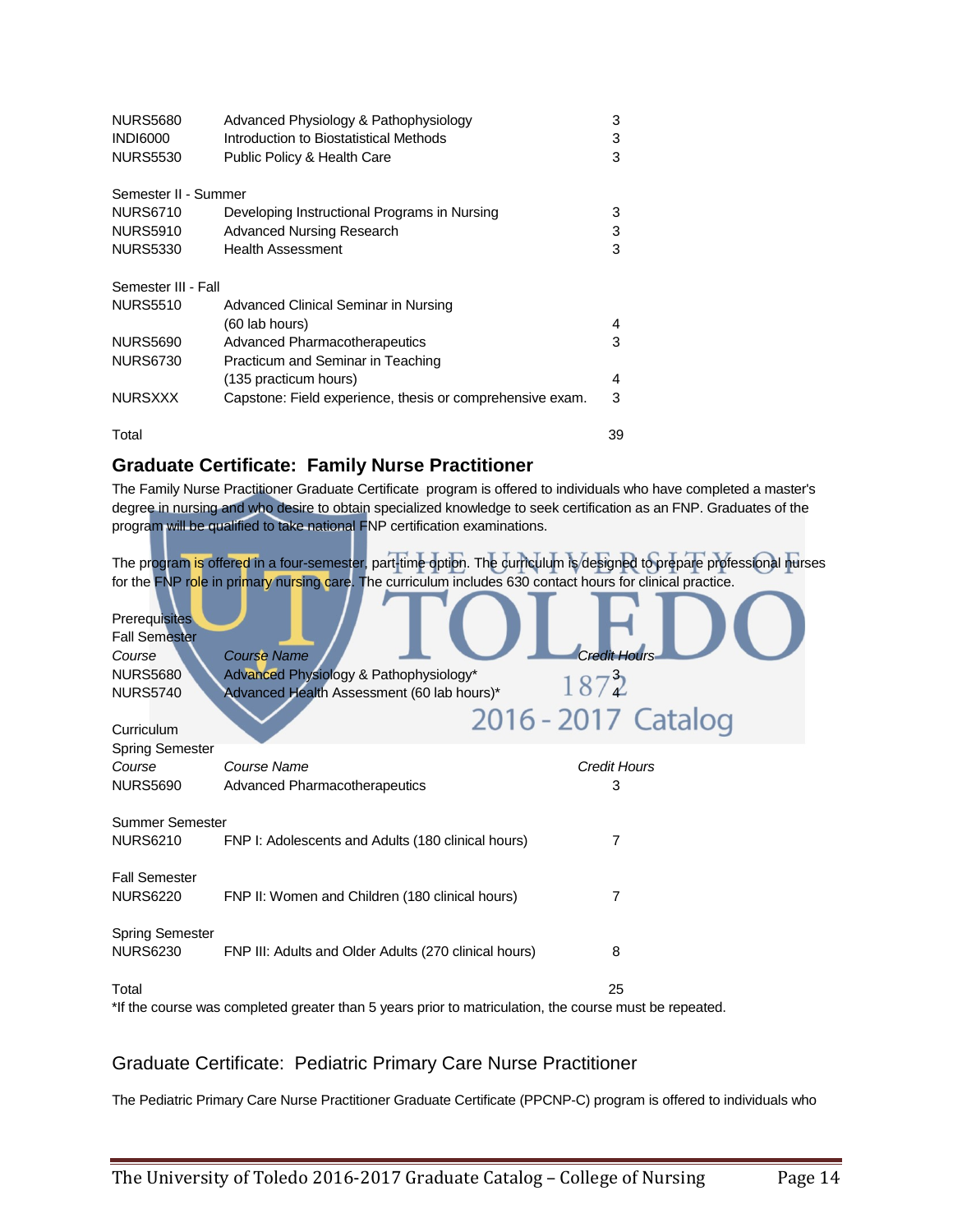have completed a master's degree in nursing and who desire to obtain specialized knowledge to seek certification as a PPCNP. All of the courses award academic credit from The University of Toledo. Graduates of the program will be qualified to take national PPCNP certification examinations. The curriculum includes 540 contact hours for clinical practice.

| Prerequisites        |                                                          |                                                                                                        |  |
|----------------------|----------------------------------------------------------|--------------------------------------------------------------------------------------------------------|--|
| <b>Fall Semester</b> |                                                          |                                                                                                        |  |
| Course               | Course Name                                              | Credit Hours                                                                                           |  |
| <b>NURS5680</b>      | Advanced Physiology & Pathophysiology*                   | 3                                                                                                      |  |
| <b>NURS5740</b>      | Advanced Health Assessment (60 lab hours)*               | 4                                                                                                      |  |
| Curriculum           |                                                          |                                                                                                        |  |
| Spring Semester -    |                                                          |                                                                                                        |  |
| Course               | Course Name                                              | <b>Credit Hours</b>                                                                                    |  |
| <b>NURS5690</b>      | Advanced Pharmacotherapeutics                            | 3                                                                                                      |  |
| <b>NURS5810</b>      | PNP I: Care of Children and Concepts of Wellness         |                                                                                                        |  |
|                      | (180 clinical hours) (Offered odd years only)            | 6                                                                                                      |  |
| Fall Semester -      |                                                          |                                                                                                        |  |
| <b>NURS5820</b>      | <b>PNP II: Common Acute and Stable Chronic Illnesses</b> |                                                                                                        |  |
|                      | (180 clinical hours) (Offered odd years only)            | 6                                                                                                      |  |
|                      |                                                          |                                                                                                        |  |
| Spring Semester      |                                                          |                                                                                                        |  |
| <b>NURS5830</b>      | PNP III: Complex Chronic Illnesses or Disabilities       | ERSITY OF                                                                                              |  |
|                      | (180 clinical hours) (Offered even years only)           |                                                                                                        |  |
| Total                |                                                          | 21.                                                                                                    |  |
|                      |                                                          | *If the course was completed greater than 5 years prior to matriculation, the course must be repeated. |  |
|                      |                                                          |                                                                                                        |  |
|                      |                                                          | 1872                                                                                                   |  |
|                      |                                                          |                                                                                                        |  |
|                      |                                                          | 2016 - 2017 Catalog                                                                                    |  |
|                      |                                                          |                                                                                                        |  |